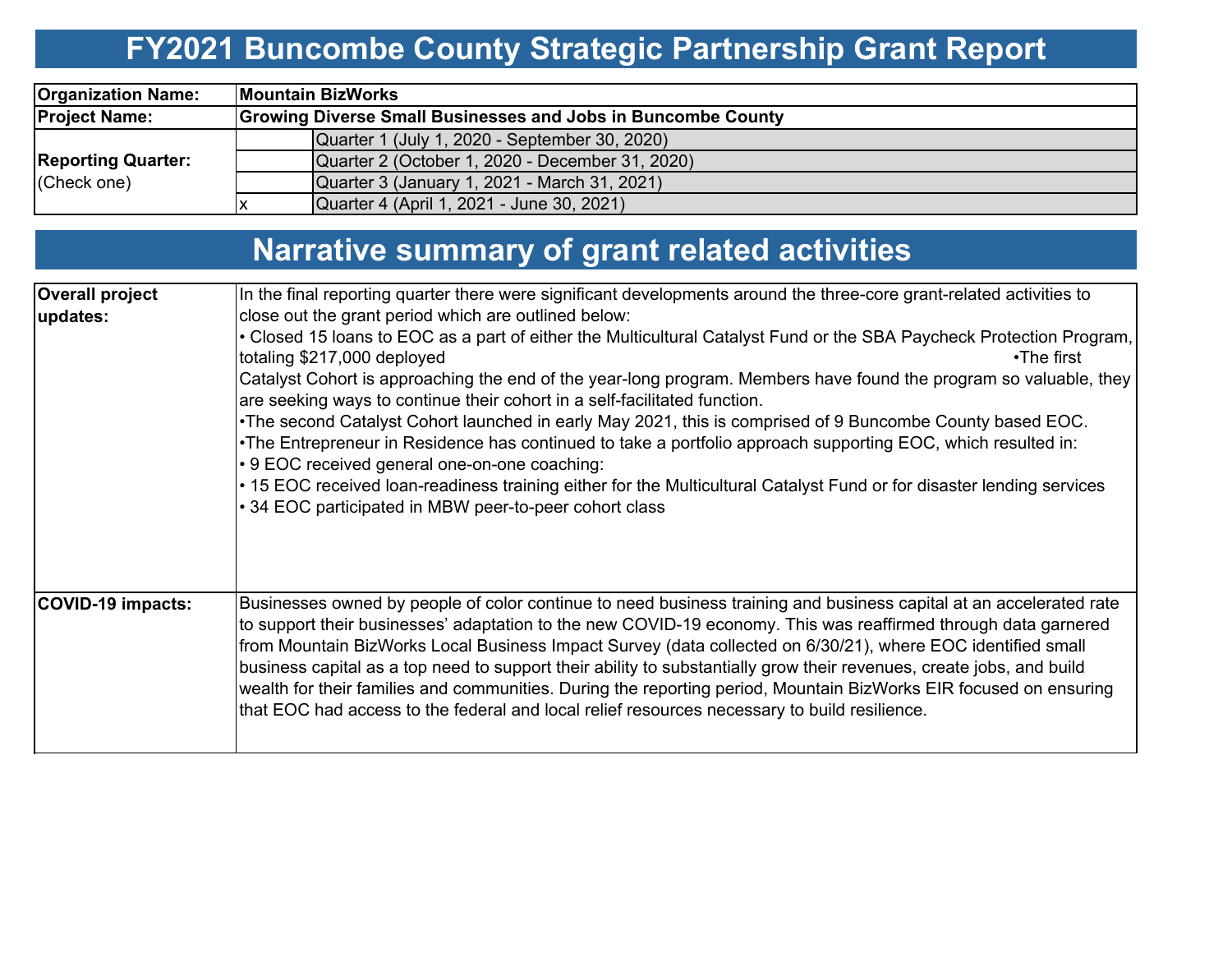| Activities related to<br>increasing equity, | This program was designed and is being delivered with justice, equity, diversity, and inclusion at the core of all of the<br>work. In the fourth quarter, this is highlighted through:  |  |  |  |  |  |  |  |
|---------------------------------------------|-----------------------------------------------------------------------------------------------------------------------------------------------------------------------------------------|--|--|--|--|--|--|--|
|                                             | diversity and inclusion:   The growing number and dollar amount of loans closed through the Multicultural Catalyst Fund and disaster lending<br>services.                               |  |  |  |  |  |  |  |
|                                             | •Conducting our Local Business Impact Survey and focusing on disaggregating data by race, gender and geography<br>to get a better picture of the needs of the small business community. |  |  |  |  |  |  |  |
|                                             | •Efforts made by the EIR to ensure that EOC in Buncombe County take advantage of federal and local relief<br>resources for small businesses.                                            |  |  |  |  |  |  |  |
| <b>Activities related to</b>                | Mountain BizWorks has a strategic priority to do our work with excellence. In relation to the fourth quarter of the                                                                     |  |  |  |  |  |  |  |
| increasing operational                      | Strategic Partnership Grant, this has been manifested by:                                                                                                                               |  |  |  |  |  |  |  |
| lexcellence:                                | . Weekly meetings to track program progress and ensure the excellent delivery of programs associated with the                                                                           |  |  |  |  |  |  |  |
|                                             | Entrepreneur in Residence's work.                                                                                                                                                       |  |  |  |  |  |  |  |
|                                             | Feedback opportunities such as the annual Local Business Impact Survey, class evaluations, and coaching session                                                                         |  |  |  |  |  |  |  |
|                                             | evaluations so that MBW staff and team can routinely intake feedback on the quality of programming and iterate as                                                                       |  |  |  |  |  |  |  |
|                                             | necessary.                                                                                                                                                                              |  |  |  |  |  |  |  |
|                                             |                                                                                                                                                                                         |  |  |  |  |  |  |  |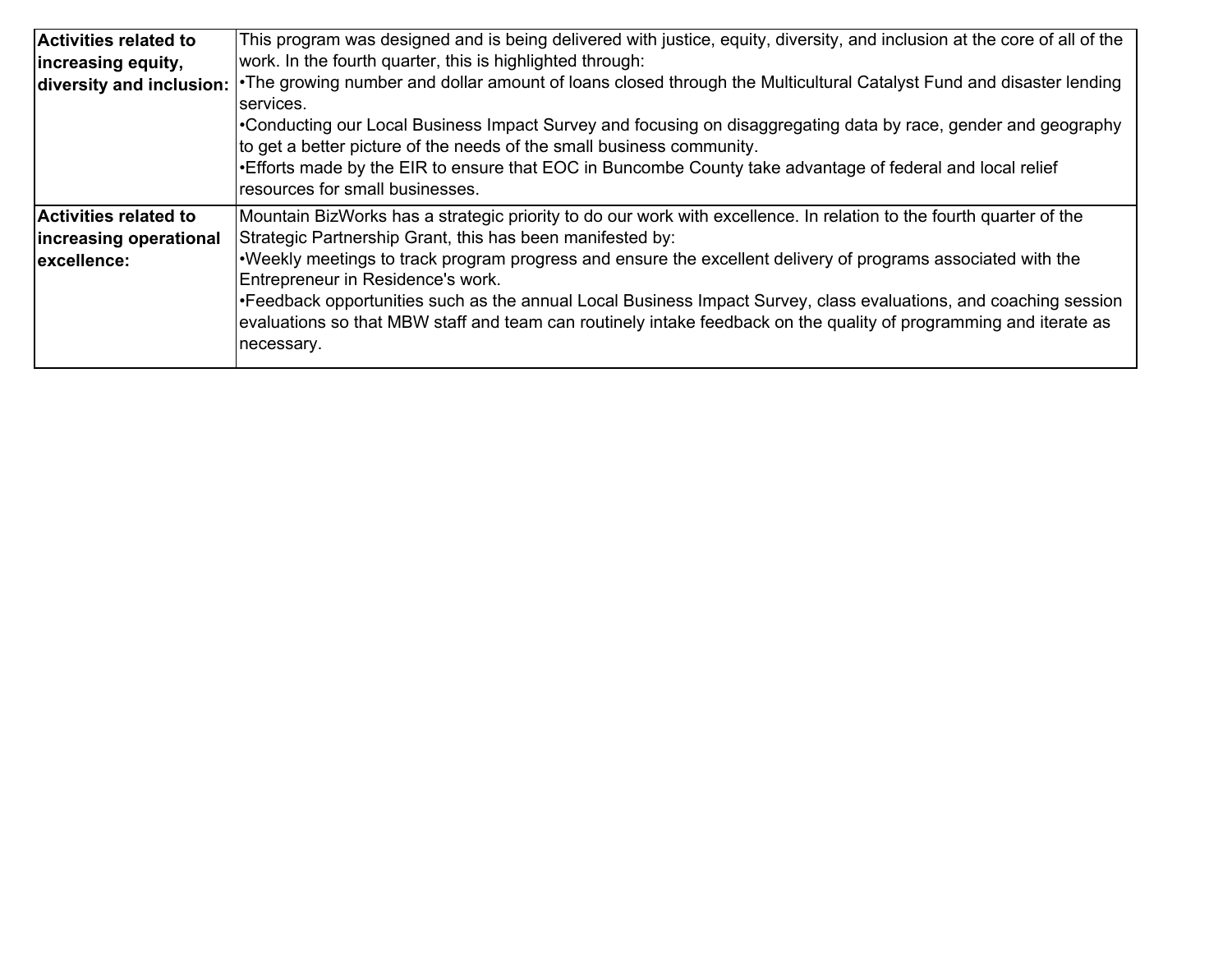## **FY2021 Buncombe County Strategic Partnership Grant Report**

| <b>Organization Name:</b> |                                                                     | <b>IMountain BizWorks</b>                       |  |  |  |  |  |  |  |
|---------------------------|---------------------------------------------------------------------|-------------------------------------------------|--|--|--|--|--|--|--|
| <b>Project Name:</b>      | <b>Growing Diverse Small Businesses and Jobs in Buncombe County</b> |                                                 |  |  |  |  |  |  |  |
|                           |                                                                     | Quarter 1 (July 1, 2020 - September 30, 2020)   |  |  |  |  |  |  |  |
| <b>Reporting Quarter:</b> | 10                                                                  | Quarter 2 (October 1, 2020 - December 31, 2020) |  |  |  |  |  |  |  |
| (Check one)               |                                                                     | Quarter 3 (January 1, 2021 - March 31, 2021)    |  |  |  |  |  |  |  |
|                           |                                                                     | Quarter 4 (April 1, 2021 - June 30, 2021)       |  |  |  |  |  |  |  |

### **Progress toward annual goals**

|                                                                                  |                    | Please only include new data for the specific quarter |                  |                  |                  |                                          |
|----------------------------------------------------------------------------------|--------------------|-------------------------------------------------------|------------------|------------------|------------------|------------------------------------------|
| <b>Measure</b>                                                                   | <b>Annual Goal</b> | <b>Quarter 1</b>                                      | <b>Quarter 2</b> | <b>Quarter 3</b> | <b>Quarter 4</b> | <b>Progress</b><br>toward Annual<br>Goal |
| # of participants in founding cohort of<br>Opportunity Entrepreneur in Residence | 10                 | 0                                                     | 8                | 0                | 9                | 17                                       |
| # of entrepreneurs of color receiving general<br>small business support          | 100                | 57                                                    | 42               | 61               | 55               | 215                                      |
| # of business starts                                                             | 26                 | 0                                                     | 20               | 12               | 14               | 46                                       |
| # of businesses expanded                                                         | 37                 | 23                                                    | 13               | 57               | 15               | 108                                      |
| # of jobs created                                                                | 40                 | 53                                                    | $\overline{2}$   |                  | 4                | 65                                       |
| # of jobs retained                                                               | 54                 | 104                                                   | 28               | 157              | 16               | 305                                      |

#### **Comments:**